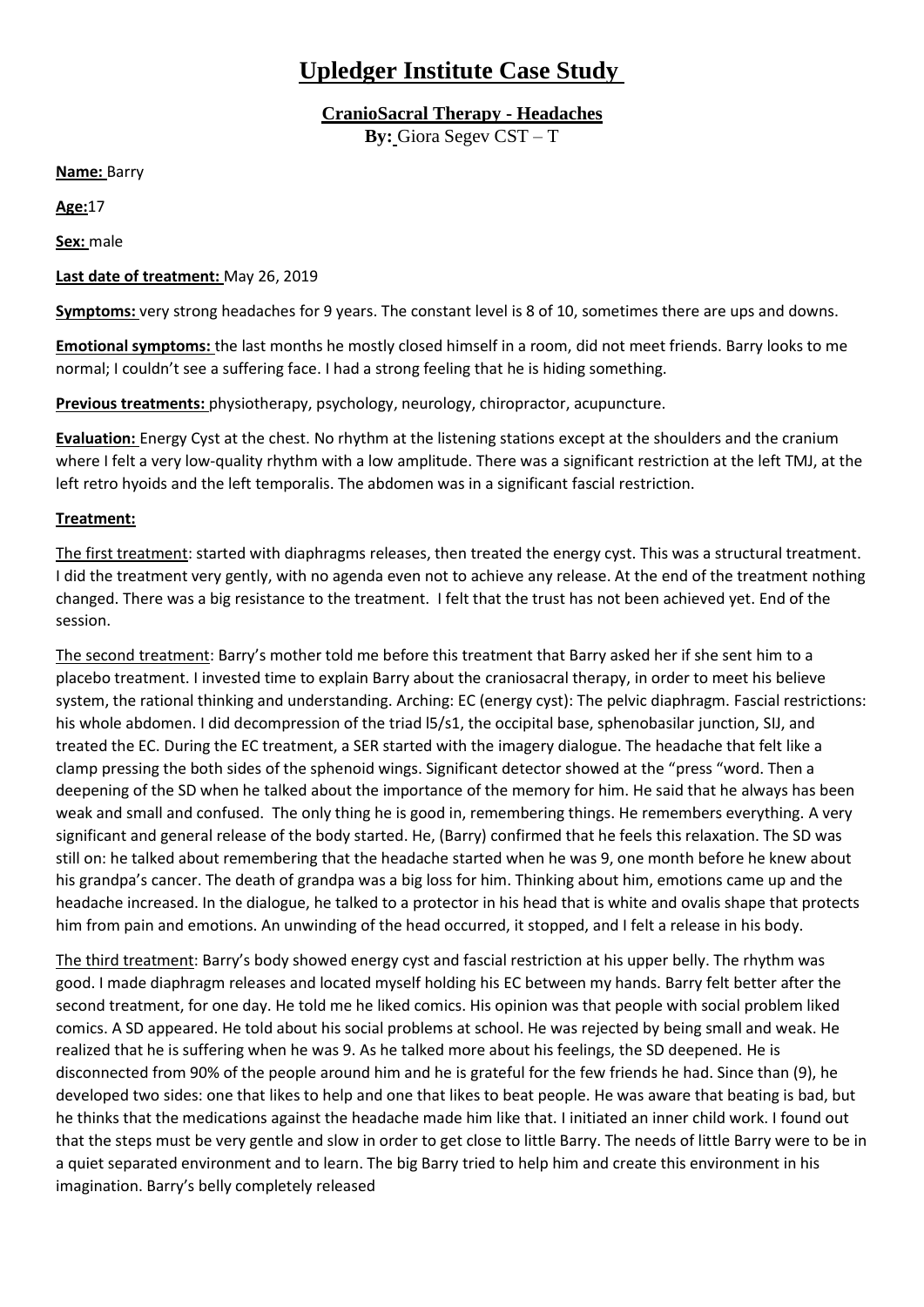The fourth treatment: The pain went down to constant 6 from constant 8. Barry felt the change clearly and I felt the change in the body. His belly was significantly released, the CS rhythm was felt better all over. Barry told me that he started to participate in social activities: He went to a few days' excursion in the mountains with friends, he meets people. I did mostly structural work. I felt that the body needs to incorporate the changes he went throw. At the end of the session Barry told me that he never told her parents about the social problems was he was 9. ( see the third treatment).

Fifth treatment. Barry reported that his pain went down to  $4 - 5$  this week. The body showed a real improvement: the rhythm was present in all the listening stations; the abdomen was relaxed. An energy cyst was at the thoracic inlet. Treating the energy cyst, a SER came up, the claps showed themselves. They were iron made, changing color from red to grey. A significant detector showed itself. Barry felled asleep. The significant detector deepened while sleeping, an unwinding occurred at his upper body (shoulder, neck, head). During his sleep he said that his head is smaller. And fallen asleep deeper. I felt that an important release happened while Barry was sleeping, may be a resolution. I might not ever know. His body released. End of the session.

Sixth treatment: Barry reported that the pain is still at 4.5. The body felt released, significant rhythm. EC at the respiratory diaphragm. A SER process started: the clamps came back. He told me in one of the former sessions that he likes comics, so I asked him to invent a comic about all this. He imagined a 20 years old guy, wearing blue jeans. This guy came to him, put the clamps on his (Barry's)head and ran away. He did this without any reason. I asked him if this situation is familiar with him, that someone does something bad to him without any reason? He said that it was in the primary school. The children were mean to him. He marginalizes this period so he could not remember any specific event. I did again the inner child work but this time he preferred to be comforted not by big Barry but by Bar, his girlfriend. I asked him if he would like to create this meeting at home, after the treatment, in his imagination? He chooses to do this every day. End of the session.

Seventh treatment. Barry reported that the pain went down to  $3.5 - 3$ . He recognized the improvement. He told that he did the homework every day. It was very pleasant for him. The big Bar (the girlfriend) met the little Barry and comforted him by hugging him. The meeting took place in the living room at noon when he came from the school. He felt the comforting. An unwinding of the head occurred, it stopped when a SD showed itself. I asked what is going on? The five elements (chines philosophy) came to his mind. He said that he was "water "and talked about the relation between the water and other elements. He felt strength when he talked about the power of the water. I asked for more… there is a calmness and strength in the water – he said. The see at depth is always calm. I asked where he feels this calmness. He said in his head. He felt silent and calm in his head. He fallen asleep. End of the session.

Eighth treatment. Barry reported pain at level 2.5. The lowest pain ever he felt. I told him that I felt his body lighter. He said that he is in vacation and has no pressure. I said that I feel that I want to make some structural work. What I meant is just to be with the body and thank him for the big change he made. After the structural treatment Barry said that the quiet presence of someone that he could trust is like a medicine for him. The calmness he feels being "water" in the depth of the ocean or being hugged by Bar (the girl friend) is like an inner strength. I asked him what would he like to do with this feeling? He said that he would try to recall it every day.

**The resolution**: The end of the last session Barry realized: The calmness he feels being "water" in the depth of the ocean or being hugged by Bar (the girl friend) is like an inner strength. I asked him what would he like to do with this feeling? He said that he would try to recall it every day. In Barry's case, it was clear that resolutions are happening also while he was sleeping. I feel that fallen asleep almost every session was Barry's way to go to his hidden, personal, secret place. There he could be with his feelings and with his secret memories that he did lot wanted to talk about. I learned from this case (from Barry) that I cannot always know of every resolution and I do not have to know. He, the client, is the one who is important. The important thing is that his body changed, and he has less pains.

**Tools used:** Structural work, energy cyst releases, avenue of expression, imagery dialogue, inner child work, significant detector, resolution.

**Objective results**: Bary's body seemed released. The left TMJ, temporalis and retro hyoid released, the belly softened and the rhythm was good.